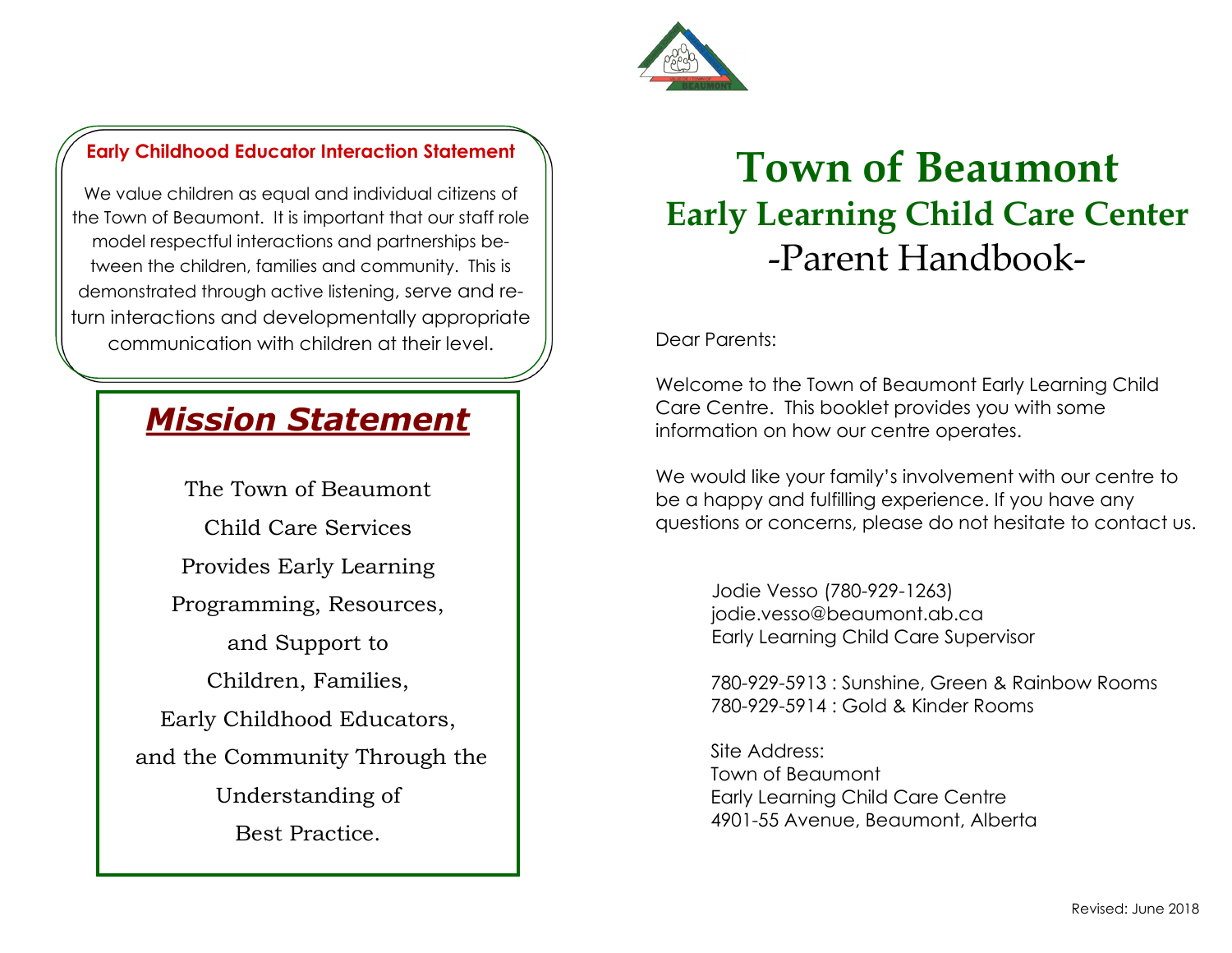

#### **Our Program** The Child Care Centre has five separate play rooms.

- The **Sunshine Room** 12 months to 2 years.
- The **Green Room**  2 to 3 years.
- The **Rainbow Room**  3 to 4 years.
- The **Gold Room**  4 to 5 years.
- The **Kinder Room**  5 years +

The program is child centered with a focus on children learning through play. The staff use the Emergent Curriculum approach to observe children's interests and work in collaboration with them to plan learning experiences. Learning is documented in the rooms on displays, through learning stories or in each child's personal portfolio. Activities are developmentally appropriate, with a balance of self-directed play, as well as planned and organized play experiences. We also believe the best environment for children is to be in small groups, so at a minimum, twice a day each play room divides into two small groups to ensure small group activities take place.

Activities offered to the children are age appropriate for each group and includes elements from SPLICE (social, physical, language, intellectual, creative and emotional development) such as:

#### **Our Staff:**

- Have studied Early Childhood Education.
- Are all trained in emergency first aid.
- We encourage ongoing training through conferences and workshops.
- Are members of the Alberta Child Care Association (ACCA) dedicated to quality child care.
- Our average staff tenure is seven years.
- We feel staff is the key to quality childcare and by having primary childcare workers trained in Early Childhood Education (two year diploma, Level III), they can extend children's daily play experiences positively. This education provides extensive knowledge of child development and gives the staff the ability to provide a healthy environment.

#### **Gifts for Staff:**

As Town of Beaumont employee's, staff are unable to accept personal gifts from the public or parents. Although we appreciate the kind thoughts behind the gifts, we would suggest contacting the program supervisor for ways to recognize and show gratitude to the team as a whole instead of individuals. We appreciate your cooperation.

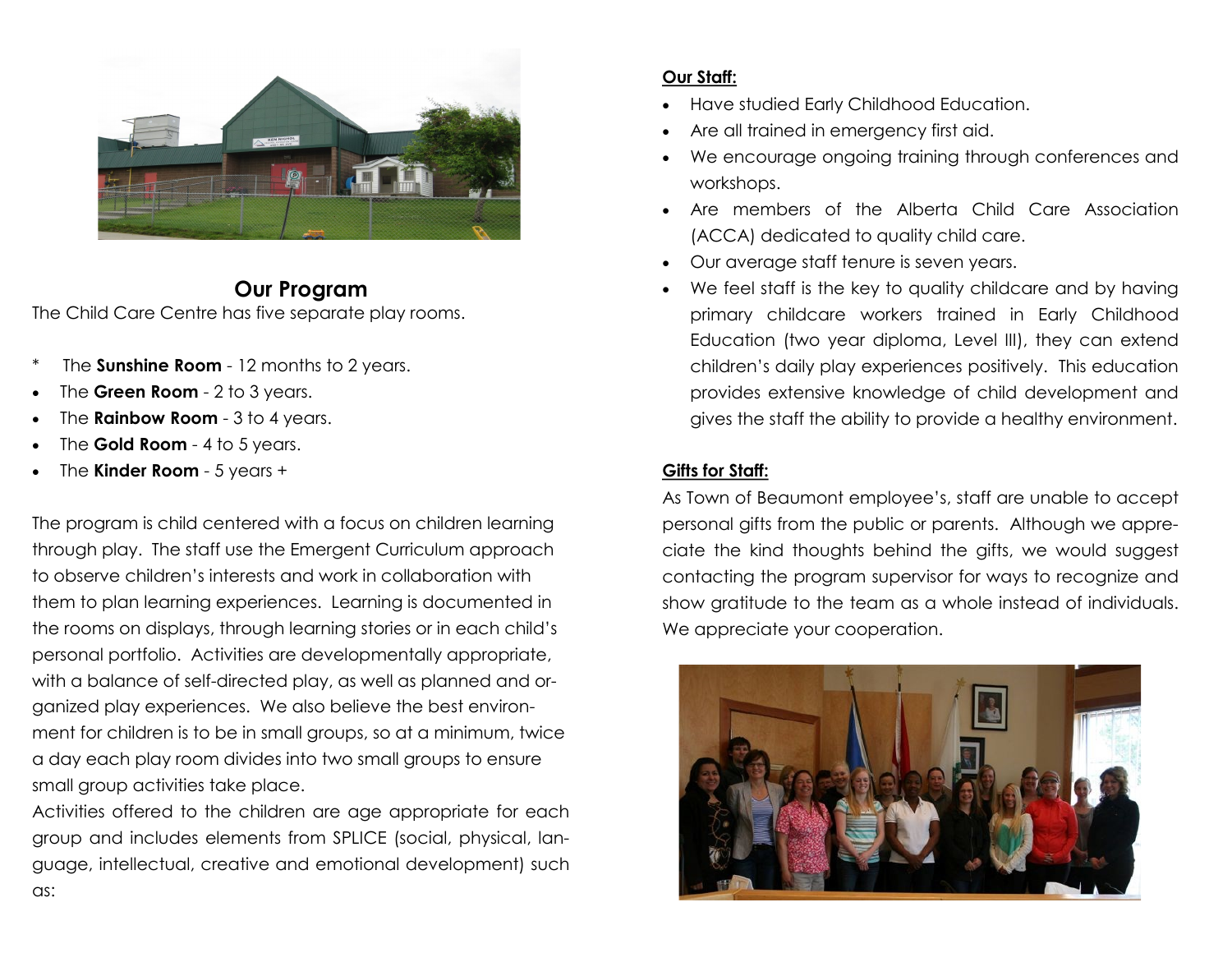#### **Parent Information:**

We have a monthly electronic newsletter (emailed out), which contains program information, and special days, (i.e: celebrations, upcoming events, etc.) We have a parent board in each room with ongoing information for the month and daily updates.

Parents are expected to follow a code of conduct when dealing with other children, staff and other parents. This Includes, but is not restricted to:

- Treating others with respect
- Using tone, words, and gestures that are respectful and inviting
- Keeping staff informed of any changes in the child's life
- Following the health guidelines

Behaviors that will not be tolerated are:

- Shouting
- Swearing
- Talking in a negative, degrading manner about any child, family or staff member.

In an effort to maintain professionalism, we ask that you do not "Friend request" staff on social media forums.

#### **Accreditation:**

The Town of Beaumont child care center has been accredited since March 2006. Accreditation is voluntary and demonstrates how programs go beyond the minimum licensing requirements to meet higher standards of care. For more information on accreditation, please visit www.aelcs.ca.

As an Accredited Centre, we are expected to follow and document children's growth and development. Town of Beaumont ELCC staff will observe your child using the \*Nipissing District Developmental Screen (www.ndds.ca) as well as the Ages & Stages Questionnaire (www.agesandstages.com) as a valid checklist. This will only take place with your written consent.

- Music and movement (with musical instruments, singing games, dancing and listening).
- House corner with dress-up items for dramatic play.
- Block corner with a variety of blocks and floor toys.
- Creative arts with freedom for each child to develop his/ her own uniqueness by using a variety of materials, experimenting with ideas while building fine motor skills (the process is more important to a child than the finished product).
- Manipulative corner with many learning materials to help refine small motor skills.
- Stories on an individual basis or in small groups.
- Songs, poems, and finger plays
- Skating in the winter indoor rink.
- Off-site activities and special visitors all year. (We welcome parents to join in anytime of the year.)
- Quiet playtime focused on exploration, imagination, fine motor skills, and thinking tasks. Activities include puzzles, small games, play dough, peg boards, picture books, lacing cards and beads, flannel board stories, lotto and memory games. The children may choose to work alone or in small groups.
- Outdoor time fresh air and physical exercise are essential to good health. To adequately meet the needs of young children, our program has a daily outdoor time component (weather permitting). If the temperature falls below -18°C (wind chill included), an alternative physical activity would be provided inside. We offer a large fenced playground with equipment and additional outdoor toys in the adjacent shed. Our additional fenced area outside provides the children with another option for gross motor play.
- Sand and water play with different items added frequently to offer new learning experiences.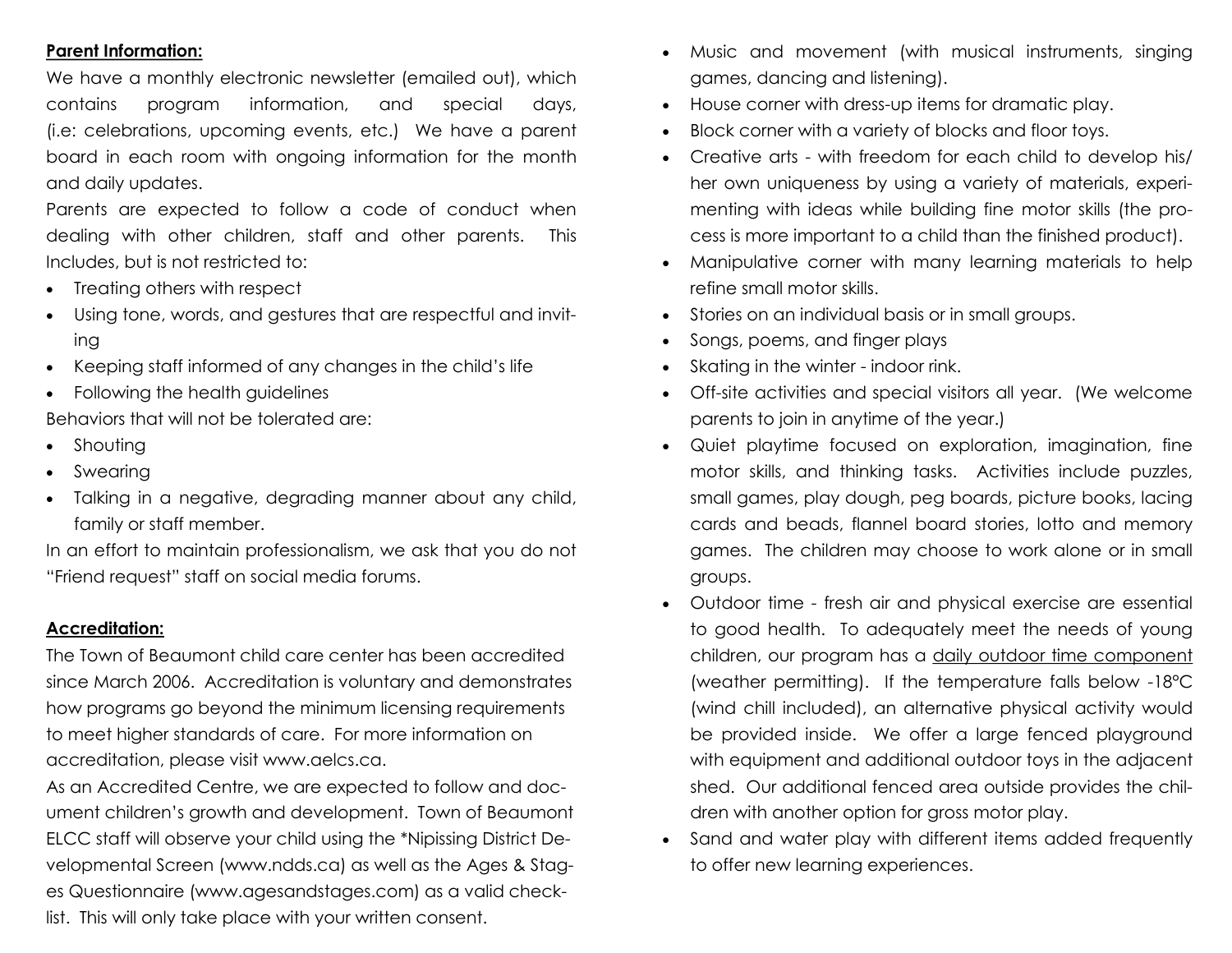**Fees** - Families will be invoiced each month. Fees are due on the 1st of the month and penalties will be applied to late payments after the 5<sup>th</sup>. Fees can be paid through on-line banking or at the Town office. If no arrangements have been made to pay the balance owing in full by the 15th of the month, including finance charges, termination of care will result on the last day of that same month.

**Hours of Operation** - The Centre is open all year round from 7:00 a.m. to 5.30 p.m., Monday through Friday. Out of respect to our team and to ensure time to close up at the end of each day, please arrive by 5:20 so you have adequate time to gather your child's belongings and exit the center by 5:30pm.

We are closed on all statutory holidays and follow the Town of Beaumont Administration Office closures.

**Daily Routine** - There is a daily routine posted in each playroom, geared towards the age and development of the children in that room. This routine is followed daily, with the exception of off -site activities.



**Attendance** - Parents will complete an hours of care agreement prior to their child starting at the center. These hours should be reflective of a typical work day and not exceed 9- 10 hours daily. We ask that parents make every effort to stay within the hours of care agreed upon at registration. If you need to drop your child off earlier or pick them up later than noted on the agreement, please let room staff know ahead of time so we can ensure the staff to child ratio is met.

- Please Notify a staff member when your child has arrived at the centre and when they are leaving.
- Parents need to accompany your child to their respective rooms.

We recognize that parents will have days when they aren't working but will still want their children to attend the child care center (vacation days, summer holidays, sick days, maternity leave). We ask that on these days, you bring your child in after 8:00 am and pick up prior to 4:30 pm. This will ensure some balance for your child and give them the opportunity to have a shorter day as well, play is hard work after all!

Directing questions or concerns to your child's primary caregiver is encouraged. The ELCC Supervisor is also available for phone calls or meetings. Parent volunteers are appreciated and we encourage and need your feedback. Let us know if you would like to accompany us on excursions or stay and visit us in the play room. Also, any input you may have regarding program ideas or the donation of a special talent is greatly appreciated. We have an Open Door Policy parents are welcome at any time. We feel staff/parent cooperation is an important aspect for a child's healthy and happy development.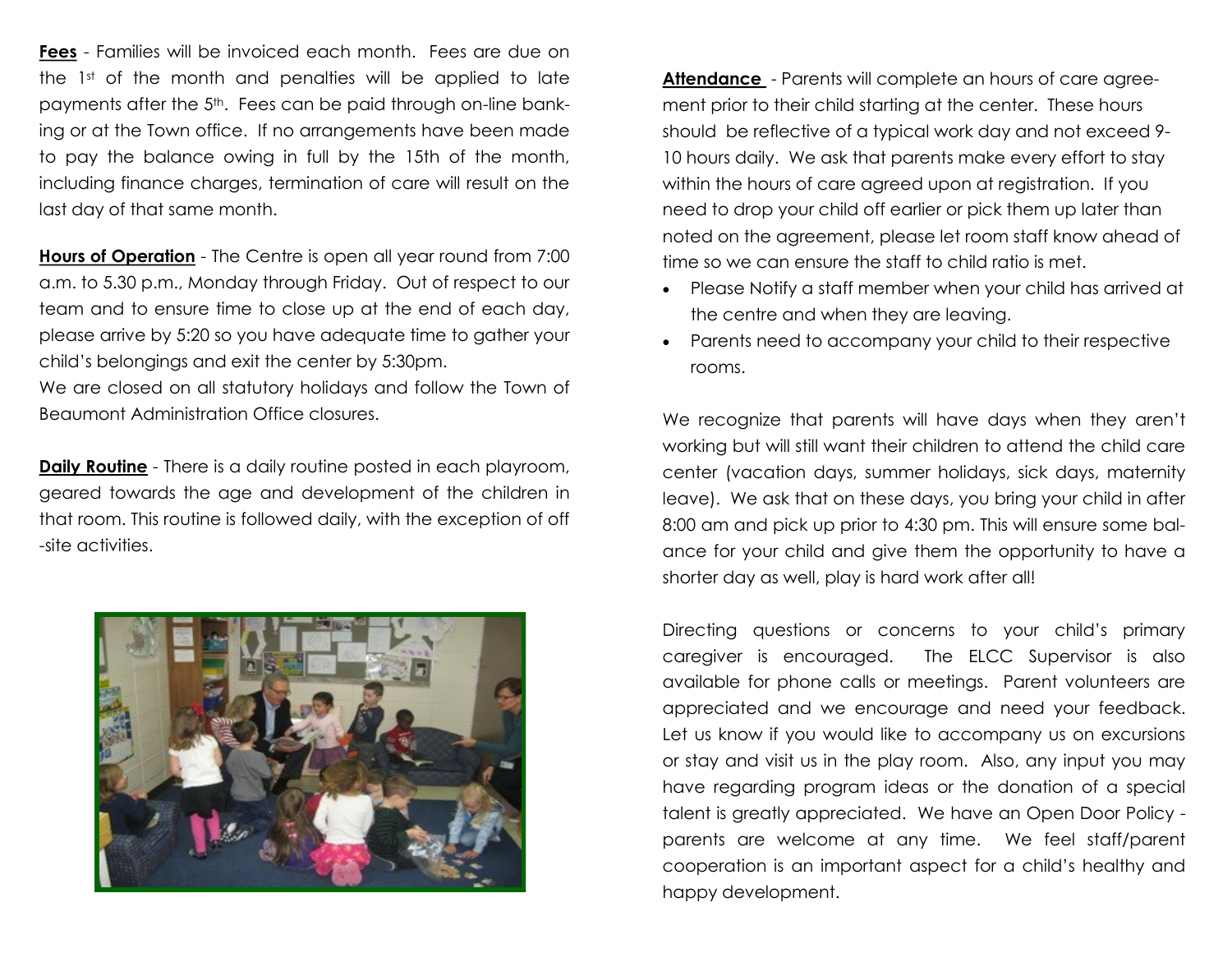#### **Please call the Centre at 780-929-5913 or 780-929-5914 if:**

- You will be delayed we worry & so does your child. There is a late fee of \$1.00/minute per child after 5.30 p.m.
- Inform staff members if someone other than you is picking up your child, either verbally or in writing. We will need the person's name and we will check current photo identification. Your child will not be released to any unauthorized person, persons without accurate Identification or under the age of 13.
- Please notify the centre if your child will be absent for any reason.
- Complete your enrollment form accurately and inform us of any changes, so we may reach you if necessary.
- Please inform a staff member of any event which may cause your child to behave in an unusual manner (illness, death, divorce, etc.) This allows staff to support your child when needed.

**Individual room contact information**: Parents can send an e-mail, send a text or call the main room line to report an absence or to communicate with staff regarding your child. Please note that cell phones, emails and land lines might not be answered immediately as staff are busy in ratio with children.

| <b>Sunshine Room:</b> | sunshineelcc@beaumont.ab.ca<br>Cell: 780-399-2156 or Main Line: 780-929-5913 |
|-----------------------|------------------------------------------------------------------------------|
| Green Room:           | greenelcc@beaumont.ab.ca<br>Cell: 780-399-2475 or Main Line: 780-929-5913    |
| <b>Rainbow Room:</b>  | rainbowelcc@beaumont.ab.ca<br>Cell: 780-862-9046 or Main Line: 780-929-5913  |
| Gold Room:            | Goldelcc@beaumont.ab.ca<br>Cell: 780-863-7386 or Main Line: 780-929-5914     |
| Kinder Room:          | Kinderelcc@beaumont.ab.ca<br>Cell: 780-862-3207 or Main Line: 780-929-5914   |

**Nutrition** - This is a very important part of our daily program. Children receive two nutritious snacks per day. Children are offered milk and water at lunch and snack. Snack menus are posted monthly in each room. Our emphasis is on nutritional foods, such as fresh fruits, breads, cereals, and vegetables. We ask that you refrain from sending peanut butter, candy, pop, juice, popcorn and junk food. Staff model good eating habits for the children. Staff has completed a food handling course.

**Birthday's** - At the centre, we have adopted to acknowledge children's birthdays at a celebration that is held on the last Friday of each month. Our month end celebration involves honoring the children born within that month and enjoying snacks that we (along with the children) prepare here at the centre. Although we recognize that parents enjoy sending snacks on their child's birthdays – this can create an upset to the regular schedule and be uncomfortable / hazardous for children with allergies. We ask that you refrain from sending birthday snacks for your child's room and trust that we will mark the child's birth in our special celebration.